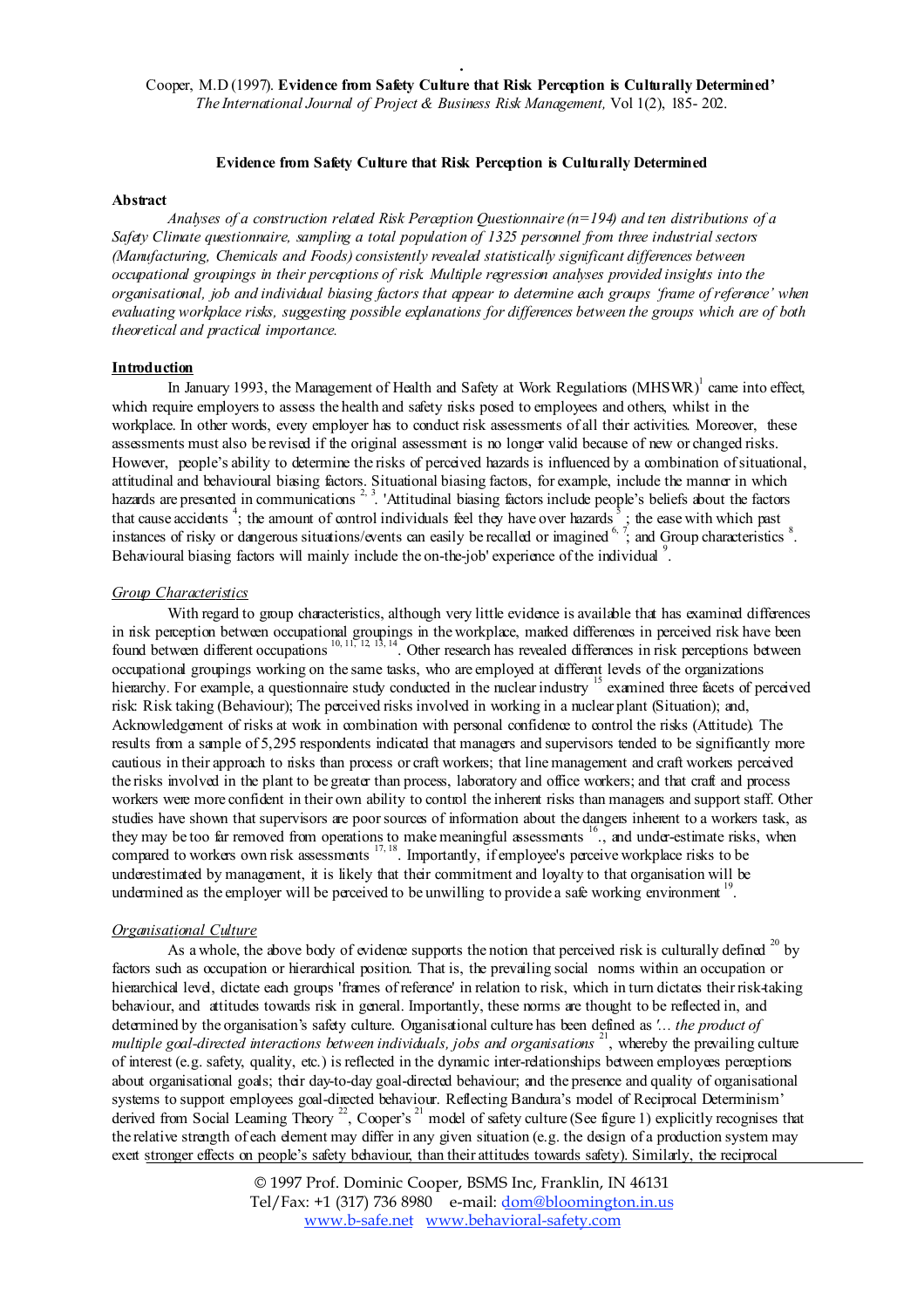influence of each element may not occur simultaneously (i.e. it may take time for a change in a groups safety behaviour to exert an influence and activate the reciprocal relationship with either the organisation's safety systems or the group's attitudes towards safety).



As shown in figure 2, the practical utility of this analytic framework is enhanced by the fact that the model can be further applied to each individual element of the model. For example, in relation to safety climate, people may hold attitudes and perceptions about organisational safety goals that encompass person (e.g. attributions of blame), job (e.g. required workpace) and organisational (e.g. emergency preparedness) variables. Similarly, goal-directed safety behaviour could be affected by person (e.g. goal-commitment), job (e.g. goal-conflict) and organisational (e.g. communications) variables. Moreover, these reciprocal relationships could also apply to those organisational systems that support goal-directed job behaviour. For example, person factors (e.g. personnel selection) could interact with both job (e.g. .team-working) and organisational (e.g. allocation of resources) variables. Empirical efforts that have attempted to examine these relationships support the notion that safety culture can be meaningfully analysed by the use of this reciprocal model  $^{22, 23, 24}$ .

# *Hypotheses*

Much of the evidence discussed suggests that risk perception in the workplace is culturally determined by group characteristics 20 . As such, perceptions of risk should differ between hierarchical levels in an organisation, regardless of the industrial sector, because of differences in each group's 'frame of reference'. However, it is unknown at the present time what constitutes each groups frame of reference. Thus, making use of the safety culture model presented in figure 1, it is proposed to explore various situational, attitudinal and behavioural biasing factors to examine the extent to which each factor might be exerting an influence on the different groups frame of reference, when estimating risk.

# *Method* .

Survey data from a risk perception measure conducted in the construction industry and seven separate administrations of various safety climate measures in the manufacturing, chemical and food industries were explored to examine the extent to which hierarchical position influenced perceptions of workplace risks. Each of these measures and the results of each are detailed below.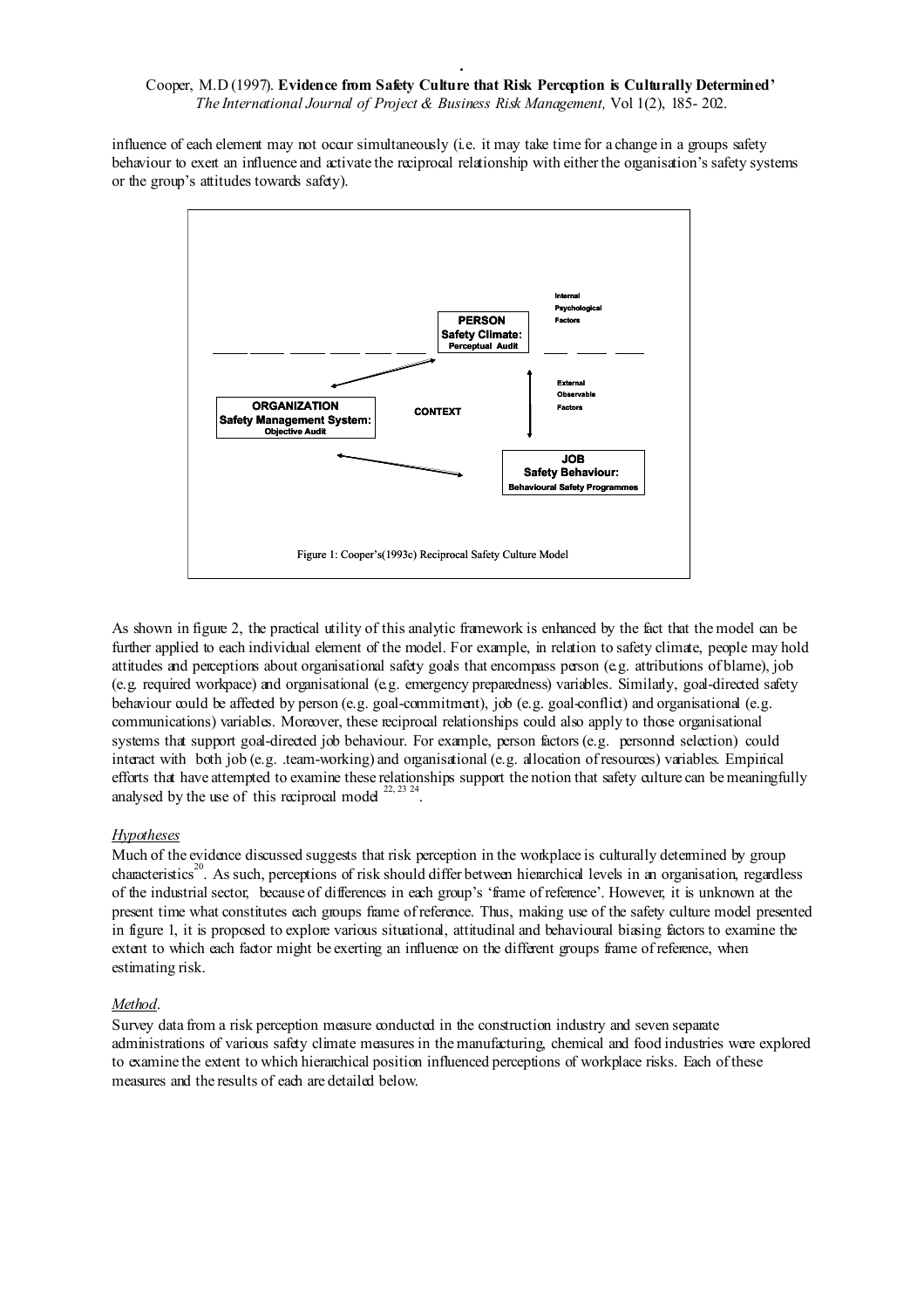

#### Study One: Construction Industry

The construction industry has the worst safety record of any sector of the British economy. Year on yearsince 1905, there have been approximately 150 fatalities, 2500-3000 serious injuries requiring hospitalisation, 30-40,000 losttime injuries and 750,000 minor injuries reported. Given the extent of under-reporting of accidents in this industry, these figures are considered to be conservative estimates. Due to this appalling accident rate, the British Health & Safety Executive funded a study to examine the utility of goal-setting and feedback techniques to improve construction site safety<sup>25</sup>. During this study, a questionnaire was constructed with a view to developing a generic site safety performance measure based upon industry personnel's perceptions of risk. This required the identification of a pool of unsafe acts and conditions derived from a detailed literature review ofscientific journals, HSE publications, construction safety manuals, accident records and scripts from contractor's 'on site' training talks for operatives. Initially, 122 unsafe items were identified. On the basis of fatal and major injuries reported to the Health and Safety Executive<sup>26</sup> and a small sample pilot survey, Seventy-one of these items were selected and sub-divided into 38 observable behaviours and 33 conditions, and allocated to the following seven categories:

|  |  | Access to Height: |
|--|--|-------------------|
|--|--|-------------------|

- 
- Excavations Roofing
- $s$  Scaffolding
- Housekeeping;  $\blacksquare$ 
	-
- Personal protective equipment

The items were incorporated into a questionnaire and distributed to 200 site operatives, 200 site managers and 30 company safety officers. The respondents were required to rate each of the seventy-one activities, expressed in terms of unsafe acts or conditions, in terms of their frequency of occurrence, likelihood of an accident, and severity of injury. Frequency estimates were rated in percentage terms on an eleven point scale (range  $= 0-10$ ). Each scale point was anchored on a continuum between Never and Always. The likelihood questions were also rated in percentage terms on an eleven point scale, but with each scale point anchored by different expressions of amount <sup>2</sup> . Severity was rated on a seven point scale, determined by industry standard definitions of various types of injury. These were:- 1] no injury; 2] injury not requiring medical attention; 3] injury requiring minor medical attention but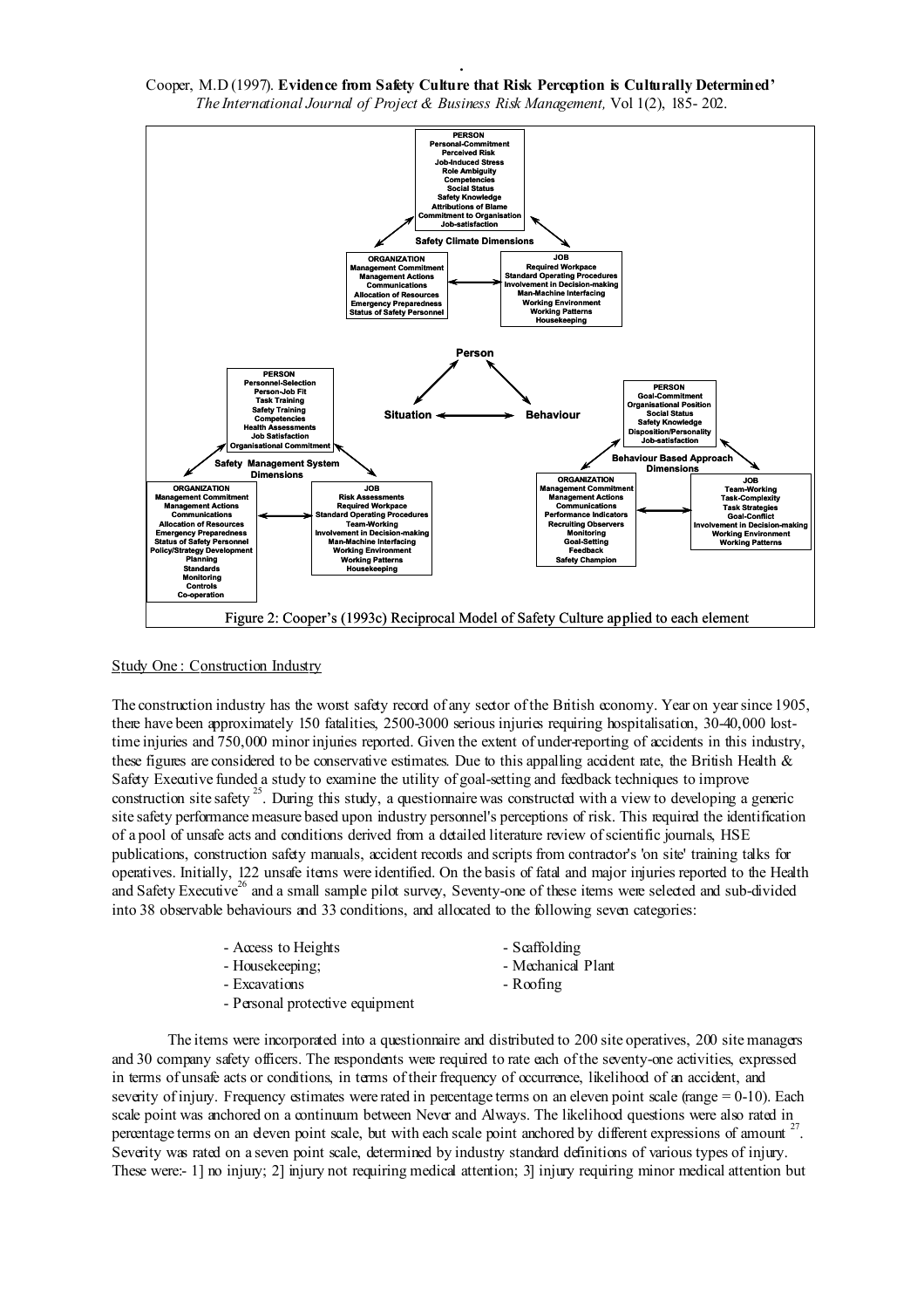able to work same day; 4] lost-time injury, more than one day, but less than three days off; 5] lost-time injury, three days or more; 6] major injury (i.e. Hospitalisation); 7] death. Respondents were also asked questions about their experience in the construction industry. To minimise the possibility of biased frequency ratings caused by those with many years experience in the industry, respondents were requested to rate the items based solely on their experiences in the previous five years. The means of the three ratings were multiplied to produce an indication of the perceived risk of each item (see figure 3).

Figure 3: Perceived risk Formula

*When operatives are working on scaffolds......*

| How often do they work<br>on platforms that are not $X$<br>fully boarded? |   | What is the likelihood<br>that an injury will occur? $X$ | What would the<br>severity of injury<br>most likely be? |          |  |
|---------------------------------------------------------------------------|---|----------------------------------------------------------|---------------------------------------------------------|----------|--|
| Frequency<br>Total                                                        |   | Likelihood                                               |                                                         | Severity |  |
| 4.32<br>55.43                                                             | X | 4.01                                                     | $\boldsymbol{X}$                                        | 3.20     |  |

#### Construction Industry Results

One hundred and ninety-four questionnaires were fully completed and returned, giving a 47% response rate. Site management  $(n=110)$  comprised the largest group, followed by operatives  $(n=69)$  and company safety officers  $(n= 15)$ . Operatives had the least average trade (5.5 yrs) and construction industry (7.18 yrs) experience, followed by managers with 6.31 yrs trade and 14.26 yrs construction industry experience. Company safety officers had an average of 8.64 yrs trade and 18.14 construction industry experience. Twenty-one operatives, fourty-three managers, and one safety officer had been accident victims.

Initial analyses were conducted on each of the seven categories via a series of two-way ANOVA's (analysis of variance) to examine the possibility of any combined effects of occupational group with construction industry experience, trade experience, and accident involvement. However, no interactions were found, indicating that the data should be analysed by individual groupings. A series of Oneway Anova's were conducted on each category to test for differences in perceptions between occupational groupings, trade or construction experience, and accident involvement. Surprisingly, no significant effects emerged for trade or industry experience or accident involvement<sup>9</sup>.

28 . However, main effects were found in relation to occupational grouping for the Access to heights, Scaffolding, Housekeeping, Mechanical plant, and Excavation categories (see table 1). Post-hoc comparisons (Scheffe test  $\omega$ .05 level of significance) revealed that the operatives and managers ratings differed significantly for the Access to Heights, Housekeeping and Mechanical plant categories.

#### Table1: Oneway Anova Results for Category by Occupational Grouping.

|                   |    |     |      |     | MeanScores |          |
|-------------------|----|-----|------|-----|------------|----------|
|                   | df | n   | F    | p<  | Operatives | Managers |
| Access to Heights | 2  | 191 | 4.73 | .01 | 72.14      | 48.24*   |
| Scaffolding       | 2  | 191 | 3.21 | .05 | 83.10      | 55.20    |
| Housekeeping      | 2  | 191 | 6.98 | .01 | 88.48      | 55.18*   |
| Mechanical Plant  | 2  | 191 | 5.11 | .01 | 79.73      | $45.46*$ |
| Excavations       | 2  | 191 | 4.30 | .05 | 75.57      | 45.82    |
| Roofing           | 2  | 191 | 1.42 | ns  | 78.33      | 63.64    |
| <b>PPE</b>        | 2  | 191 | 1.73 | ns  | 69.14      | 45.86    |

\*= Significant meandifferences @ .05 level.

To examine the extent to which the groups differed in their estimates of frequency, likelihood and severity, a further series of Oneway Anova's were conducted. Main effects were found for all three components within the Scaffolding, Housekeeping and Excavation categories. Main effects for frequency of occurrence emerged in the Access to Heights and Mechanical Plant categories, and severity of injury in the Access to Heights category. In each case, post-hoc comparisons (Scheffe test with .05 level ofsignificance) revealed that the operatives ratings were significantly higher than the managers (see table 2).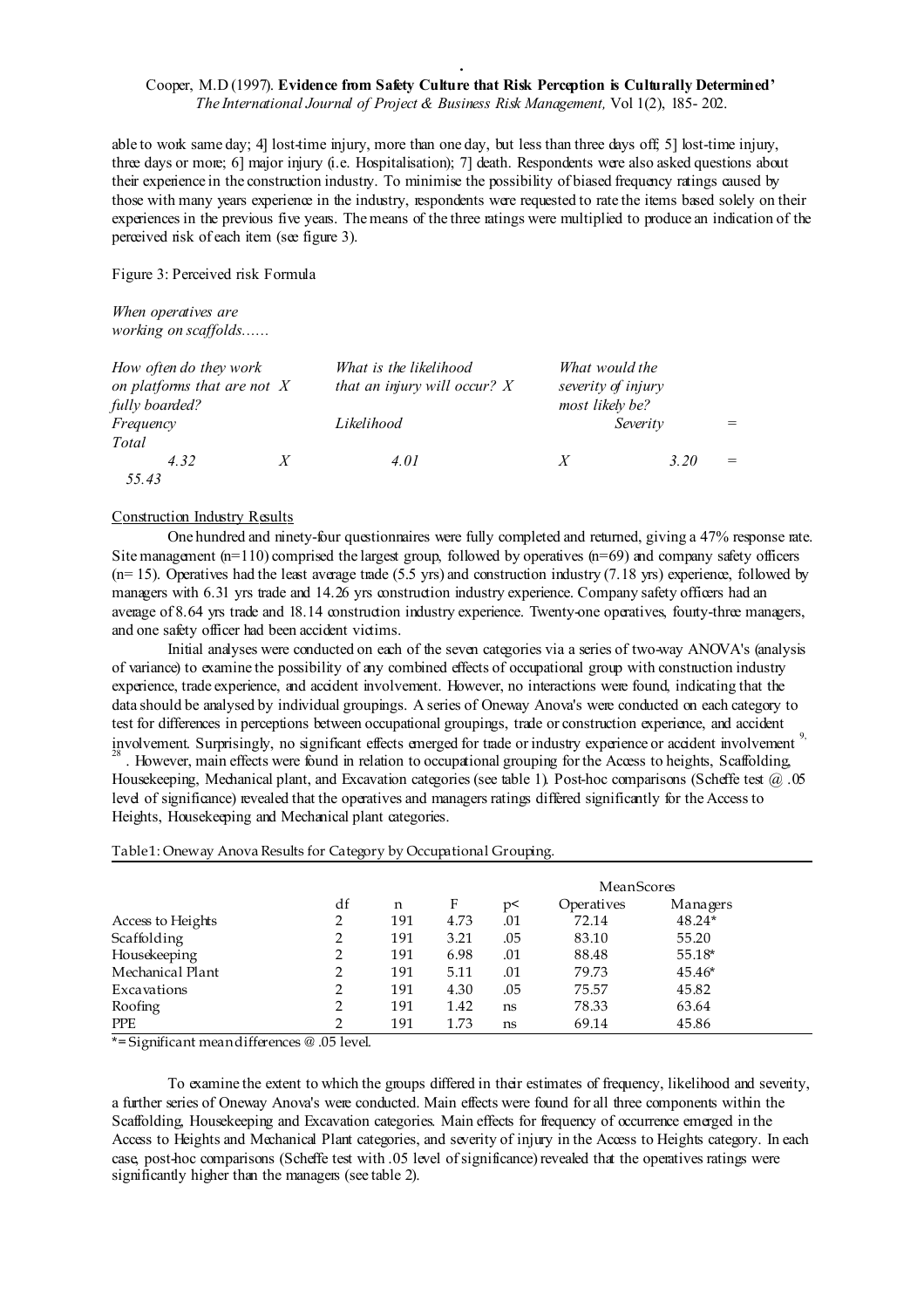|                   |                |             |         |          | Meanscores |          |
|-------------------|----------------|-------------|---------|----------|------------|----------|
|                   | df             | $\mathbf n$ | $\rm F$ | $\tt p<$ | Operatives | Managers |
| Access to Heights |                |             |         |          |            |          |
| Frequency         | $\overline{2}$ | 191         | 5.55    | .01      | 3.09       | $2.16*$  |
| Likelihood        | $\overline{2}$ | 191         | 3.24    | .05      | 3.22       | 2.66     |
| Severity          | $\overline{2}$ | 191         | 5.09    | .01      | 2.38       | 1.85*    |
| Scaffolding       |                |             |         |          |            |          |
| Frequency         | $\overline{2}$ | 191         | 4.32    | .05      | 3.21       | $2.07*$  |
| Likelihood        | 2              | 191         | 4.01    | .05      | 3.75       | $2.73*$  |
| Severity          | $\overline{2}$ | 191         | 3.20    | .05      | 2.63       | 1.95*    |
| Housekeeping      |                |             |         |          |            |          |
| Frequency         | $\overline{2}$ | 191         | 8.46    | .01      | 3.51       | $2.51*$  |
| Likelihood        | $\overline{2}$ | 191         | 8.42    | .01      | 3.73       | $2.70*$  |
| Severity          | $\overline{2}$ | 191         | 10.20   | .01      | 2.43       | $1.74*$  |
| Mechanical Plant  |                |             |         |          |            |          |
| Frequency         | 2              | 191         | 3.39    | .05      | 3.08       | $2.15*$  |
| Likelihood        | $\overline{2}$ | 191         | 1.65    | ns       | 3.29       | 2.67     |
| Severity          | $\overline{2}$ | 191         | 2.37    | ns       | 2.52       | 2.03     |
| Excavations       |                |             |         |          |            |          |
| Frequency         | 2              | 191         | 3.79    | .05      | 3.29       | $2.32*$  |
| Likelihood        | 2              | 191         | 8.04    | .01      | 3.65       | $2.31*$  |
| Severity          | $\overline{2}$ | 191         | 3.92    | .05      | 2.61       | 1.85*    |
| Roofing           |                |             |         |          |            |          |
| Frequency         | $\overline{2}$ | 191         | 2.33    | ns       | 3.02       | 2.37     |
| Likelihood        | $\overline{2}$ | 191         | 2.44    | ns       | 3.71       | 2.81     |
| Severity          | $\overline{2}$ | 191         | 2.04    | ns       | 2.70       | 2.17     |
| <b>PPE</b>        |                |             |         |          |            |          |
| Frequency         | $\overline{2}$ | 191         | 1.96    | ns       | 3.02       | 2.12     |
| Likelihood        | $\overline{2}$ | 191         | .69     | ns       | 3.07       | 2.56     |
| Severity          | $\overline{2}$ | 191         | .90     | ns       | 2.36       | 1.96     |

#### Table2: Differences in Rating Components of RiskFormula by occupational grouping

\*= Significant differences in meanscores @ .05 level.

These results support the notion that group characteristics exert important influences on risk perception <sup>8</sup> and that managers consistently under-estimate the risks involved, compared to operative ratings <sup>16,17,18</sup>. However, they only partially support the findings of Slovic et al.<sup>29</sup> that groups differ in their perceptions of the likelihood of an accident occurring. The results presented in table 2 would, therefore, suggest that occupational groups are more likely to differ in their perceptions of the frequency of occurrence of certain events and the resulting severity of injury, rather than the likelihood ofsuch an event leading to injury. Nonetheless, the question as to which group's subjective risk perceptions are the most accurate, still remains.

#### *<u>Safety Climate Resaerch</u>*

Because safety culture is a dynamic entity that is continuously changing there is a need for reliable and valid instruments that measure attitudes, behaviours and organizational safety systems so that the effectiveness of improvement programs can be properly assessed and evaluated. Psychometric measures focused on perceptions about, and attitudes towards safety are commonly used to assess the prevailing 'safety climate'. Research evidence shows that climate differs from culture in many important ways. In a review of this evidence, Rousseau highlighted the distinctions between the two, and showed that climate is more specific as it refers to peoples *descriptions* about their everyday experiences, whereas culture largely reflects the prevailing social group norms. Thus, although the two are clearly related, culture alludes to the prevailing behavioural norms for a particular workgroup, whereas climate is more concerned with the way a person describes their perceptions of these behavioural norms. In essence, a good 'safety climate' is characterised by a collective commitment of care and concern, whereby those in an organisation share similar perceptions and positive attitudes to safety. These can be enhanced by the adoption of good technical, ergonomic and organizational practices that have been shown to improve safety. In combination these factors serve to construct a perceived image of risk, danger and safety in an organisation that is self-sustaining.

One method of studying 'climate' is to devise a measure of the specific attributes that make up a particular type of organizational climate, and to aggregate respondent's climate scores, based on the agreement of how they describe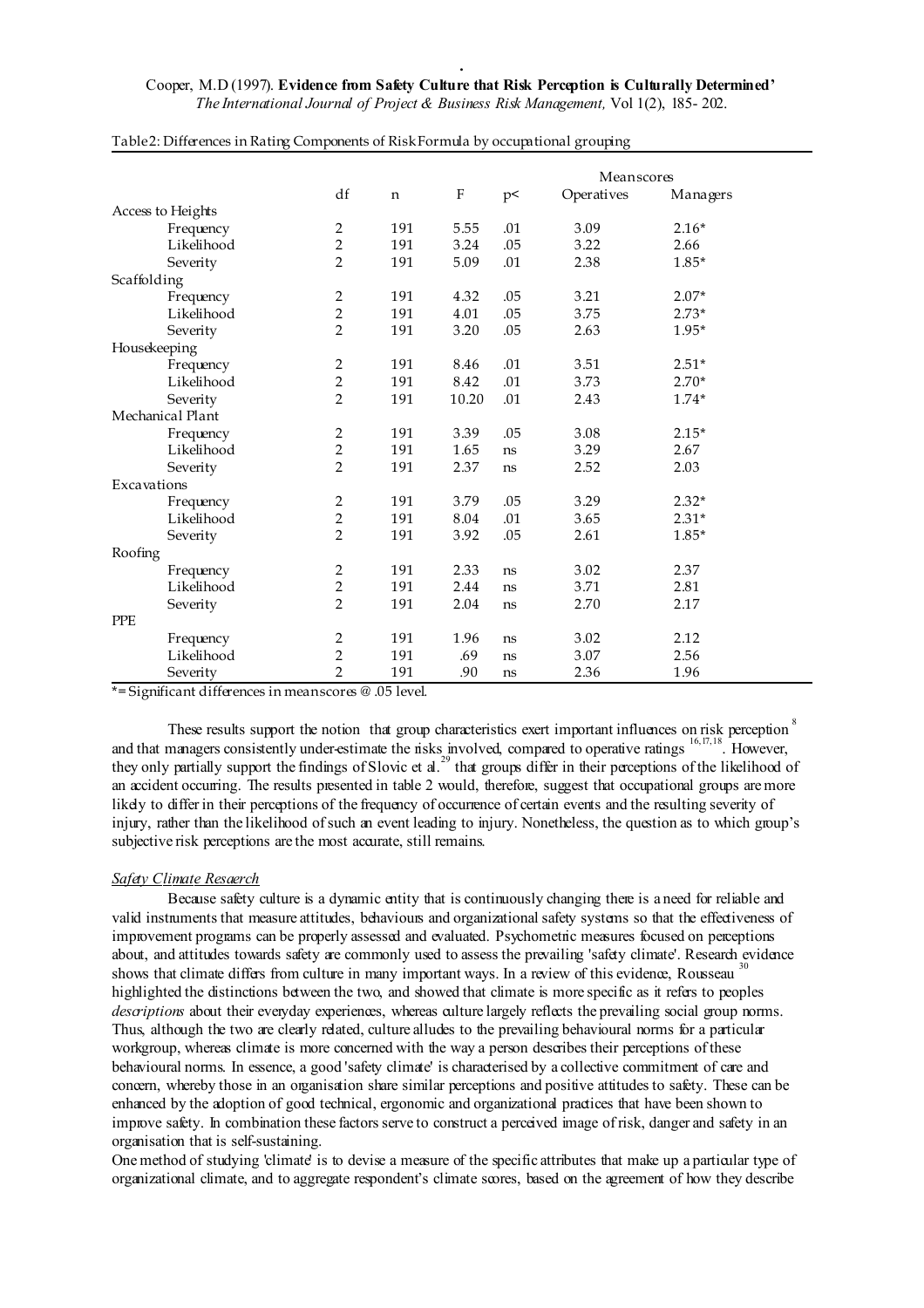their environment  $31, 32, 33$ . The usefulness of this approach is that it allows the description of organisational attributes in terms that have meaning for the individual. It has been found that these 'collective' climates affect various work outcomes, because they serve as a 'frame of reference' that shapes people's attitudes and behaviours <sup>34</sup> . Various psychometric measures have been devised to specifically measure safety climate <sup>35, 36, 37, 38</sup> .

#### *Manufacturing Industry*

Upon completion of the HSE funded research in early 1992, a behavioural safety initiative was implemented in the UK manufacturing sector<sup>39</sup>. An adapted Safety Climate measure, originally developed for the construction industry<sup>38</sup> was distributed to 540 employees prior to implementation. This comprised 50 items within 7 dimensions, which measured perceptions of risk, management attitudes, management actions, the required workpace, safety training, status of safety personnel, and the effects of working safely on employee's social status. A response rate of 71 percent, produced 374 fully completed questionnaires. Analyses proved the measure to be highly reliable (Cronbach's Alpha =  $0.93$ )<sup>40</sup>. Occupational groupings were divided into managers (n=52), supervisors  $(n=11)$  and process workers  $(n=173)$  and subjected to a series of Oneway Anova's. Unfortunately 37%  $(n=140)$  did not indicate their occupational grouping and were excluded from the analyses. Nonetheless, perceptions of risk were found to differ between occupational groups  $(F(2,234)=27.27, p< .0001)$  supporting the notion that risk perception is culturally determined (see table 3).

A follow-up study to psychometrically validate the Safety Climate measure and empirically examine the effects of the behavioural safety initiative on safety climate  $22$  was conducted 12 months later, with 187 questionnaires being fully completed and returned. The results confirmed the measures reliability (Alpha = 0.93) and two factor structure<sup>40</sup>. Occupational groupings were again divided into managers (n=28), supervisors (n=6) and process workers (n=150) and subjected to a series of Oneway Anova's. Although the behavioural safety initiative had clearly impacted upon employee perceptions of safety climate, main effects again emerged on the risk dimension  $(F(2.181) = 18.51, p \le 0.0001)$  further suggesting that each groups 'frames of reference' differs substantially.

| <b>Study</b>     | <b>Distribution</b> | df             | n   | F     | P<    | $\mathbf x$<br><b>Process</b> | X<br><b>Supervisors</b> | X<br><b>Managers</b> |
|------------------|---------------------|----------------|-----|-------|-------|-------------------------------|-------------------------|----------------------|
| Manufacturing    |                     | 2              | 234 | 27.27 | .0000 | 2.75                          | 2.42                    | $3.74*$              |
| Manufacturing    | $\overline{2}$      | $\mathfrak{D}$ | 181 | 18.51 | .0000 | 2.96                          | 2.92                    | $4.13*$              |
| Chemical Plant A |                     |                | 29  | 5.89  | .01   | 2.94                          |                         | 3.96                 |
| Chemical Plant A | 2                   |                | 32  | 0.69  | ns    | 3.69                          |                         | 4.25                 |
| Chemical Plant B |                     |                | 51  | 9.62  | .01   | 3.10                          |                         | 4.13                 |
| Chemical Plant B | 2                   |                | 47  | 21.54 | .0000 | 3.37                          |                         | 4.78                 |
| Chemical Plant C |                     |                | 27  | 4.93  | .05   | 2.93                          |                         | 4.25                 |
| Chemical Plant D |                     |                | 128 | 43.18 | .0000 | 3.23                          |                         | 4.68                 |
| Chemical Plant E |                     | 2              | 407 | 23.62 | .0000 | 3.58                          | 3.63                    | $4.61*$              |
| Food Processing  |                     |                | 193 | 22.09 | .0000 | 3.43                          |                         | 4.68                 |

Table 3: Differences in risk perception by hierarchical level

N.B. Lower mean scores indicate negative perceptions.  $* =$  Significant differences between groups  $\omega$  .05 level using Scheffe test.

#### *Chemical Industry*

#### *Plant A*

In late 1994 an adapted version of the safety climate measure<sup>41</sup> used in the manufacturing study  $41$  was used to measure the safety climate of a small chemical process plant that included additional dimensions which addressed employee's personal commitment to safety, job-induced stress, beliefs about accident causation, safety communications and emergency preparedness. In addition, two contextual dimensions concerning Standard Operating Procedures (SOP's) and Feedback about non-compliance to SOP's were used. In total the measure comprised of 80 items, and a number of demographic questions. This was distributed to 52 employees. The response rate in plant A was  $61.5\%$  ( $n=32$ ). The reliability of the measure (Cronbach's Alpha) was 0.90. The sample population was divided into occupational groupings comprising managers/supervisors and process workers,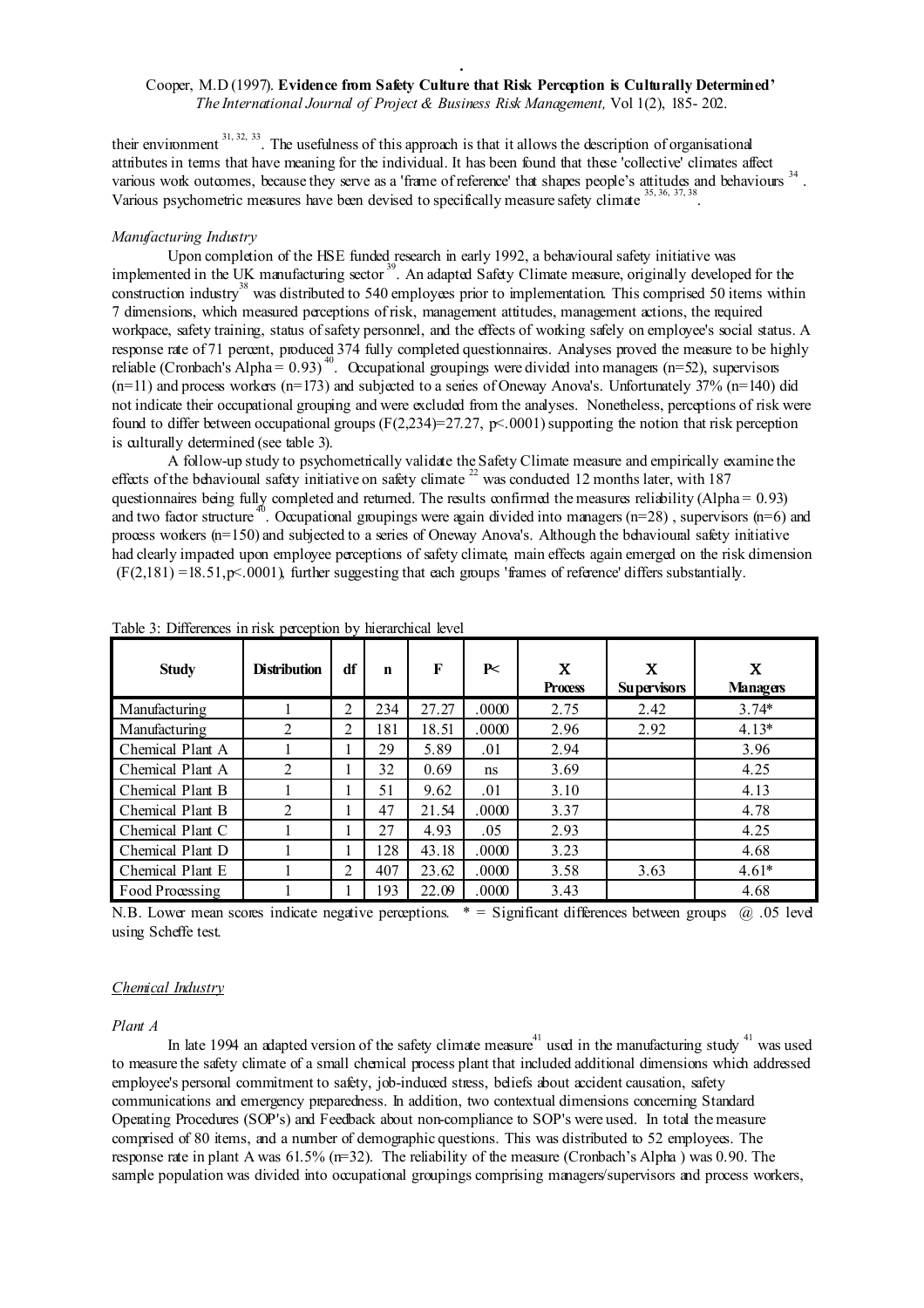and analysed with a series of Oneway Anova's. .Main effects emerged on the Perceived Risk dimension  $(F(1,29)=5.89, p<01)$ , demonstrating that managers  $(n=12)$  and process workers  $(n=20)$  differed significantly in their perceptions of risk. Thus, these results support the idea that managers and process workers operate in different worlds of risk'<sup>11</sup>, which may be due to managers being too far removed from everyday operations to make meaningful risk assessments<sup>16</sup>, which again supports the notion that hierarchical position influences risk perceptions because of cultural determinants at varying organizational levels.

In mid 1996, the safety climate of the plant was re-measured  $42$  to assess the effects of a behavioural safety initiative that had been implemented during the intervening period  $(n=32)$ . Using a series of Oneway Anova's no significant differences were found in people's perceptions of risk (F  $(1,32) = 0.69$ , n.s) between managers ( $n=10$ ) and process workers  $(n=23)$  (see table 3), which may be due to the impact of the behavioural safety initiative.

#### *Plant B*

A slightly different version of the safety climate measure used in plant A comprising of the core eleven dimensions plus four contextual dimensions concerned with Manning levels, Job-redesign, Role-Ambiguity and Housekeeping were used in plant B<sup>43</sup>. The resulting 90 item measure was distributed to 96 employees. The response rate was 56% ( $n=54$ ), while the measures reliability (Cronbach's Alpha) was 0.93. A series of Oneway Anova's revealed main effects on the dimension concerned with risk perception  $[F(1,51) = 9.62, p \le 0.01]$  with process workers  $(n=27)$  indicating more negative perceptions than managers  $(n=23)$ , further supporting the notion of group characteristics exerting cultural influences.

In mid 1996, the safety climate of the plant was re-measured  $24$  to assess the effects of a behavioural safety initiative  $(n=52)$ . This revealed that the differences between the groups had become much larger over the intervening period  $[F(1,47) = 21.54, p < 0000]$ , with the managerial group indicating more positive perceptions of risk. This suggests that behavioural safety initiatives exert a greater effect upon manager's perceptions and attitudes than process workers. Nonetheless, these results tend to confirm that each group's frame of reference is culturally determined by group characteristics.

#### *Plant C*

A slightly different version of the safety climate measure used in plants A & B was distributed in 1994 in plant C<sup>44</sup>. The differences were due to two contextual dimensions concerned with Commitment to the Organisation and Working under Adverse Economic Conditions. Distributed to 60 employees the response rate was 47% (n=29). The reliability (Cronbach's Alpha) of this version was 0.96. Utilising a series of Oneway Anova's, a significant difference  $[F(1,27) = 4.93, p<0.05]$  was again found between managers (n=10) and process workers (n=19). further suggesting group characteristics exert an influence on perceptions of risk.

#### *Plant D*

The safety climate measure for this plant<sup>45</sup> utilised the core eleven safety climate dimensions used in plant A & B, plus dimensions concerned with Housekeeping; The effectiveness of Standard Operating Procedures; Responses to breaches of Standard Operating Procedures; Job Security; Manning levels; Role Ambiguity; Multiskilling and Organisational Commitment comprising a total of 105 question items. The measure was distributed to 270 employees, with 130 fully completed measures being returned, giving a response rate of 48.15%. The reliability of the measure (Cronbach's Alpha) was 0.93. Utilising a series of Oneway Anova's, a significant difference  $[F(1,128) = 43.18, p<0.0000]$  was again found between managers (n=25) and process workers (n=105), further indicating that group characteristics exert an important influence on people's perceptions of risk.

#### *Plant E*

The safety climate measure for this plant <sup>46</sup> again utilised the core eleven safety climate dimensions used in the other four chemical plants, plus seven contextual dimensions concerned with Housekeeping; Multi-skilling; Manual handling; Responses to breaches of Standard Operating Procedures; Role Ambiguity; The effects of Quality on Safety issues; and Organisational Commitment. The measure was distributed to 690 employees, with 414 fully completed measures being returned, giving a response rate of 60%. The reliability of the measure (Cronbach's Alpha) was 0.94. Utilising a series of Oneway Anova's, a significant difference  $[F(2,417) = 23.62, p < 0.0000]$  was again found between managers ( $m=60$ ), supervisors ( $m=79$ ) and process workers ( $m=271$ ). These results indicate that group characteristics appear to exert an important influence on people's perceptions of risk, supporting the notion that risk is culturally determined  $20$ .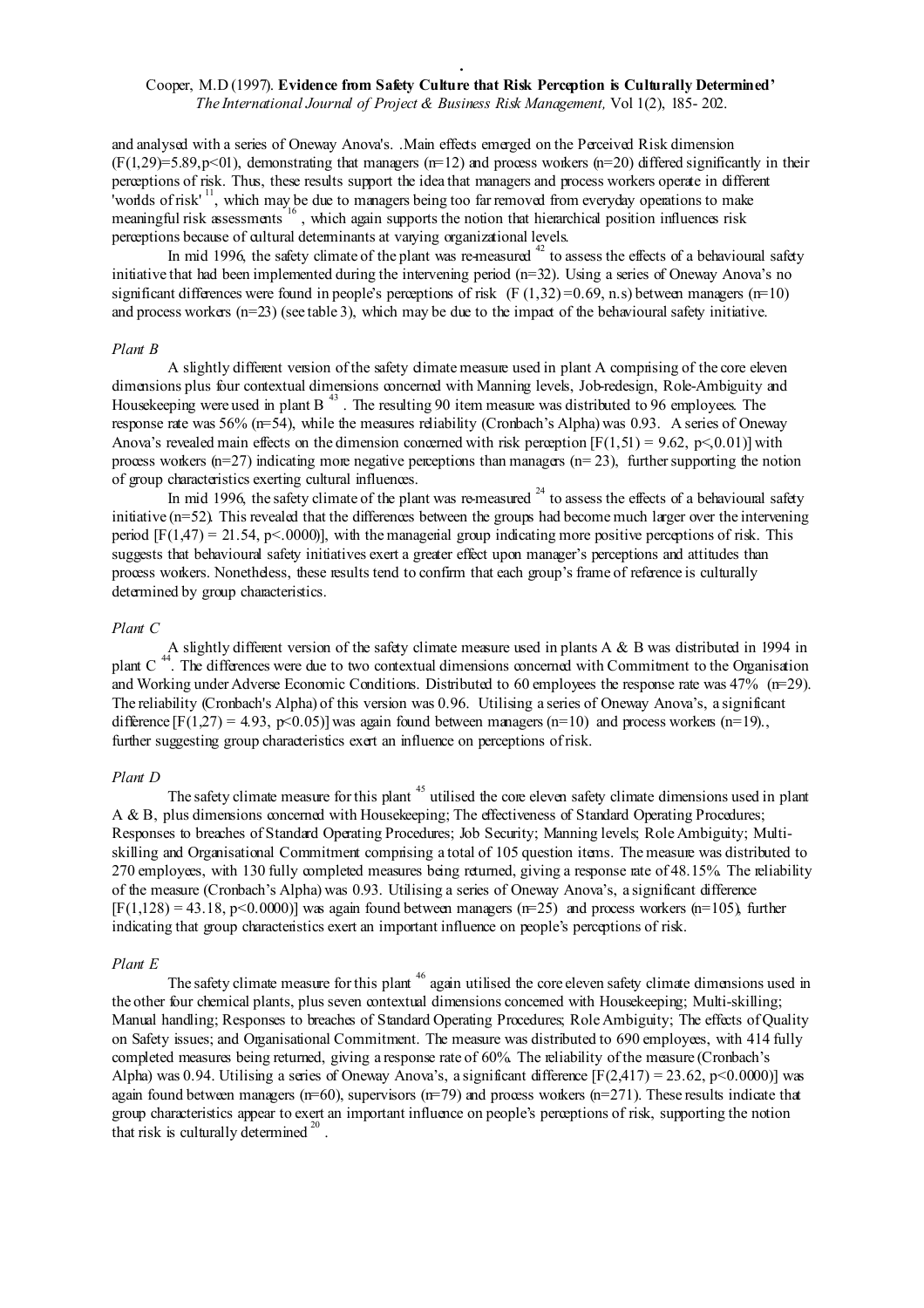#### *Food Industry*

In mid 1996 an opportunity arose to measure the safety climate of a food processing factory  $47$ . The measure for this site comprised of the core eleven dimensions, and four contextual dimensions: Housekeeping, the effectiveness of Standard Operating procedures, Responses to breaches of Standard Operating Procedures, and Manual handling issues. This was distributed to 450 employees, with 198 completed measures being returned, giving a response rate of 44%. The reliability of the measure (Cronbach's Alpha) was 0.95. Utilising a series of Oneway Anova's, a significant difference  $[F(1,193) = 22.09, p \le 0.0000]$  was found between managers (n=21) and process workers  $(n=177)$ . Once again these results indicate that group characteristics exert an important influence on people's risk perceptions, further suggesting that risk is culturally determined <sup>20</sup>.

# *Examination of each groups 'frame of reference'*

Within each study. Stepwise Multiple Regression analyses were run separately for each group, to try and discover what constitutes each groups frame of reference. This analyses provides an indication of the amount of variance explained in the dependent variable (i.e. perceived risk), by other independent variables (e.g. management commitment). For reasons of brevity, only the number of times a particular dimension explained some of the variance associated with each group's perceptions of risk is reported. Making use of the safety culture model presented in figure 1, each of the independent variables (i.e. safety climate dimensions) was assigned to Organisational (i.e. situational), Job (i.e. behavioural) or Individual (i.e. attitudinal) factors. These show (see table 4) that, regardless of hierarchical group, the only job related dimension that appears to be taken into account when evaluating risk is the required workpace (i.e. speed of work). In terms of individual factors, personal commitment to safety impacted upon both groups risk perceptions, as did beliefs about the causes of accidents. Interestingly, the effects of job-induced stress appear to be taken into account by process groups, but not by the managerial groups. With regards to organisational factors, both group's perceptions of risk were influenced by manning levels, the sites emergency preparedness, and the status of safety personnel. However, whereas responses to breaches of Standard Operating Procedures and manual handling issues influenced some managers perceptions, management commitment and actions, safety communications, the effectiveness ofsafety training and the impact of quality issues on safety, influenced more of the process groups perceptions of risk. Thus, these results indicate that both groups 'frame of reference' is dictated more by evaluations of organisational factors, than either job or individual factors. However, it appears that process group's perceptions of risk are based upon a much wider appraisal of these factors than the managerial groups, particularly management's commitment to safety.

| Safety Climate Dimensions                   | Managerial     | Process        |
|---------------------------------------------|----------------|----------------|
|                                             | Group          | Group          |
| <i>Job Factors</i>                          |                |                |
| The Required Workpace                       | 7              | 8              |
|                                             |                |                |
| Individual Factors                          |                |                |
| Personal Commitment to Safety               | 3              | 3              |
| Beliefs About the Causes of Accidents       | $\mathfrak{D}$ | 3              |
| The Effects of Job Induced Stress           | 0              | 4              |
|                                             |                |                |
| Organisational Factors                      |                |                |
| Manning levels                              |                |                |
| <b>Emergency Preparedness</b>               | 3              | 2              |
| Status of Safety Personnel                  | 3              | $\mathfrak{D}$ |
| Responses to breaches of Standard Operating |                | 0              |
| Procedures                                  |                |                |
| Job Design in relation to Manual Handling   |                | $\theta$       |
| Management's Commitment to safety           | 0              | 3              |
| Management's Actions in Relation to Safety  | 0              |                |
| The Effectiveness of Safety Communications  | 0              |                |
| The Effectiveness of Safety Training        | 0              |                |
| The Impact of Quality Issues on Safety      | 0              |                |

Table 4: 'Frame of reference' for each group's perceptions of risk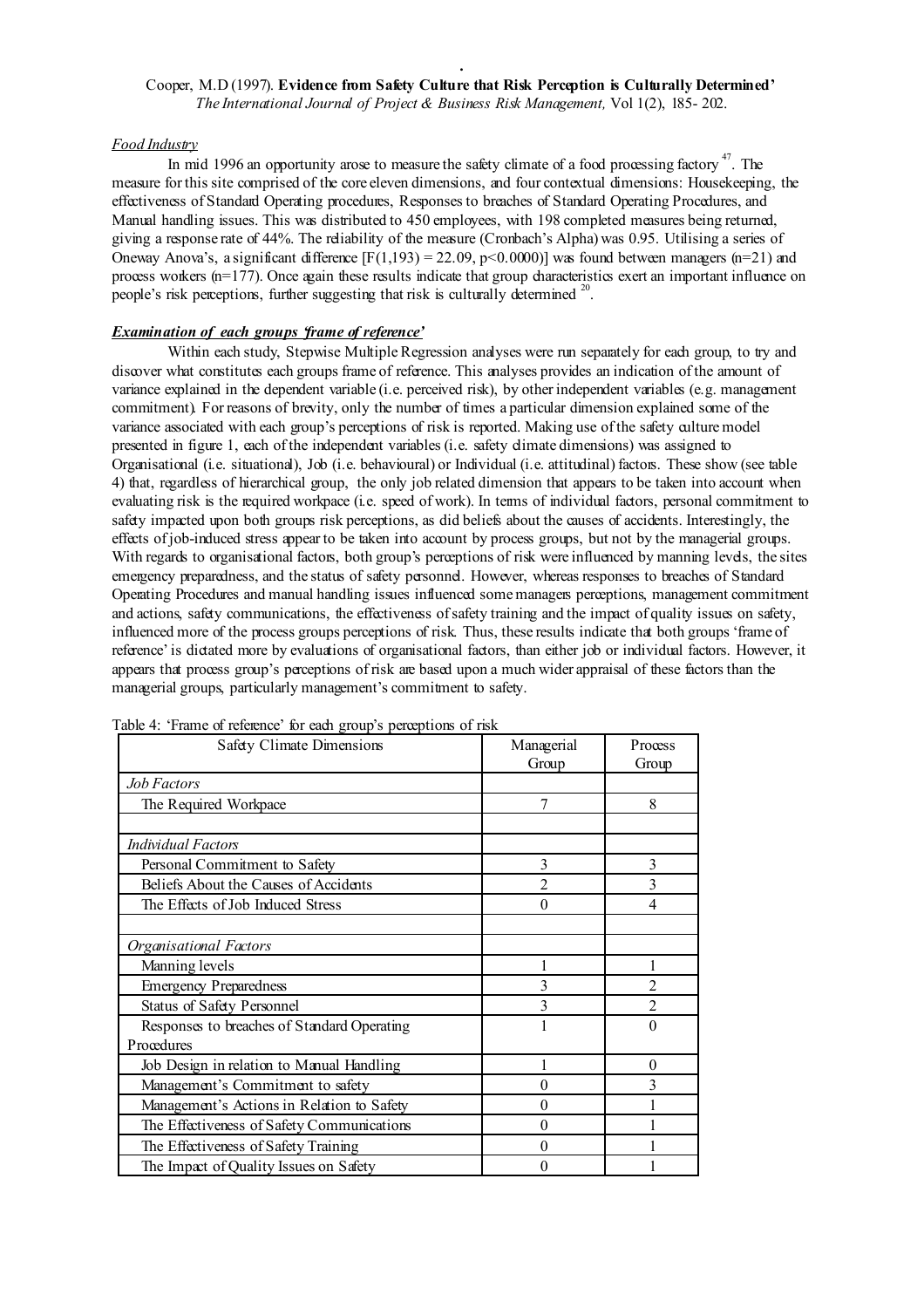#### **Discussion**

The results of the various strands of research reported in this paper have consistently revealed differences in risk perception between occupational groupings when analysed by hierarchical position. Specifically, regardless of the industrial sector examined (i.e. construction, manufacturing, chemicals and foods), in comparison with employees, management appear to consistently under-estimate workplace risks<sup>1718</sup>: These findings also tend to confirm that each group operates in different 'worlds of risk'<sup>11</sup>, providing strong support to the notion that risk is culturally determined .

In relation to the construction industry study reported here, a partial explanation for the intra-group differences may reside in the magnitude of each group's estimates of the individual risk assessment components: Frequency, Likelihood and Severity. Previous research would suggest that the differences in the estimates of these components could be attributed to task or industry experience, or accident involvement  $9, 28$ . However, in this study no significant differences were found for these variables. This may be due to the fact that most respondents were in broad agreement with regard to the rank ordering of the risks presented by each category. Nonetheless, these results suggest that future research should focus on why each group differs in their estimates of each component, using much larger samples.

The results of the multiple regression analyses conducted on the safety climate dimensions reported here strongly support the notion that safety culture factors affect perceptions of risk by differentially determining each occupational grouping's 'frame of reference'. This was demonstrated by the influence that organisational (i.e. situational), job (i.e. behavioural) and individual (i.e. attitudinal) factors exerted on each occupational grouping's perceptions of risk. Given that it would be expected for both managerial and process groups to use job factors as the main criteria for assessing workplace risks, it is surprising to find that only one job factor (i.e. the required workpace) explained a significant proportion of the variance in risk perception scores in every organisation that was surveyed.. This finding is striking, and suggests that the required workpace should be explicitly evaluated when risk assessments are undertaken. In relation to individual (i.e. attitudinal) factors, the dimensions concerned with people's personal commitment to safety and their beliefs about the causes of accidents explained some of the variance in risk perception scores for both occupational groups, whereas the effects of job-induced stress accounted forsome of the variance in risk perceptions scores for the process groups only. This suggests that although jobinduced stress does not influence the managerial groups 'frame of reference' when assessing risk, it does appear to exert an influence on the process group's 'frame of reference'. With regards to organisational (i.e. situational) factors, the results presented here indicate that manning levels, the organisation's emergency preparedness and the status of safety personnel (e.g. safety advisors, safety representatives and safety committees) will exert an influence on both managers and process workers frames of reference. The differences between the groups become much more apparent when other organisational factors are examined. Whereas the managerial groups frame of reference includes responses to breaches of standard operating procedures and job design issues related to manual handling, the process groups appear to evaluate other organisational factors, such as management's commitment to safety, management's actions in regards to safety, the effectiveness of safety communications, safety training and the impact of quality issues on safety, to form their 'frame of reference'. Thus, although both groups 'frame of reference' appear to be dominated by organisational, rather than job or individual factors, the process groups 'frame of reference' appears to be much broader than that of the managerial groups.

In summary, the research described above indicates that differences in perceptions of risk between managerial and other occupational groupings are very common within many industrial sectors. This supports the notion that each group's perceptions of risk are culturally determined, suggesting that the biasing factors described above should be explicitly be taken into account when risk assessments are undertaken. Although some may question how this might be achieved, it is possible that the scores from safety climate surveys could be fed into risk assessments, as some form of weighting. This would offer the considerable advantage of taking into account the social psychological aspects of organizational functioning that are involved in workplace risks.

#### References:

- 1] Health & Safety Executive. *'Management of Health &Safetyat Work: Approved Code of Practice: Management of Health and Safetyat Work Regulations'*. London: HMSO. 1992.
- 2] Fischoff, B., Slovic, P.,Lichtenstein, S., Read, S. & Combs, B.'How safe issafe enough?A psychometric study of attitudes towards technological risks and benefits'. *Policy Sciences*, 1978, 9, 127-152.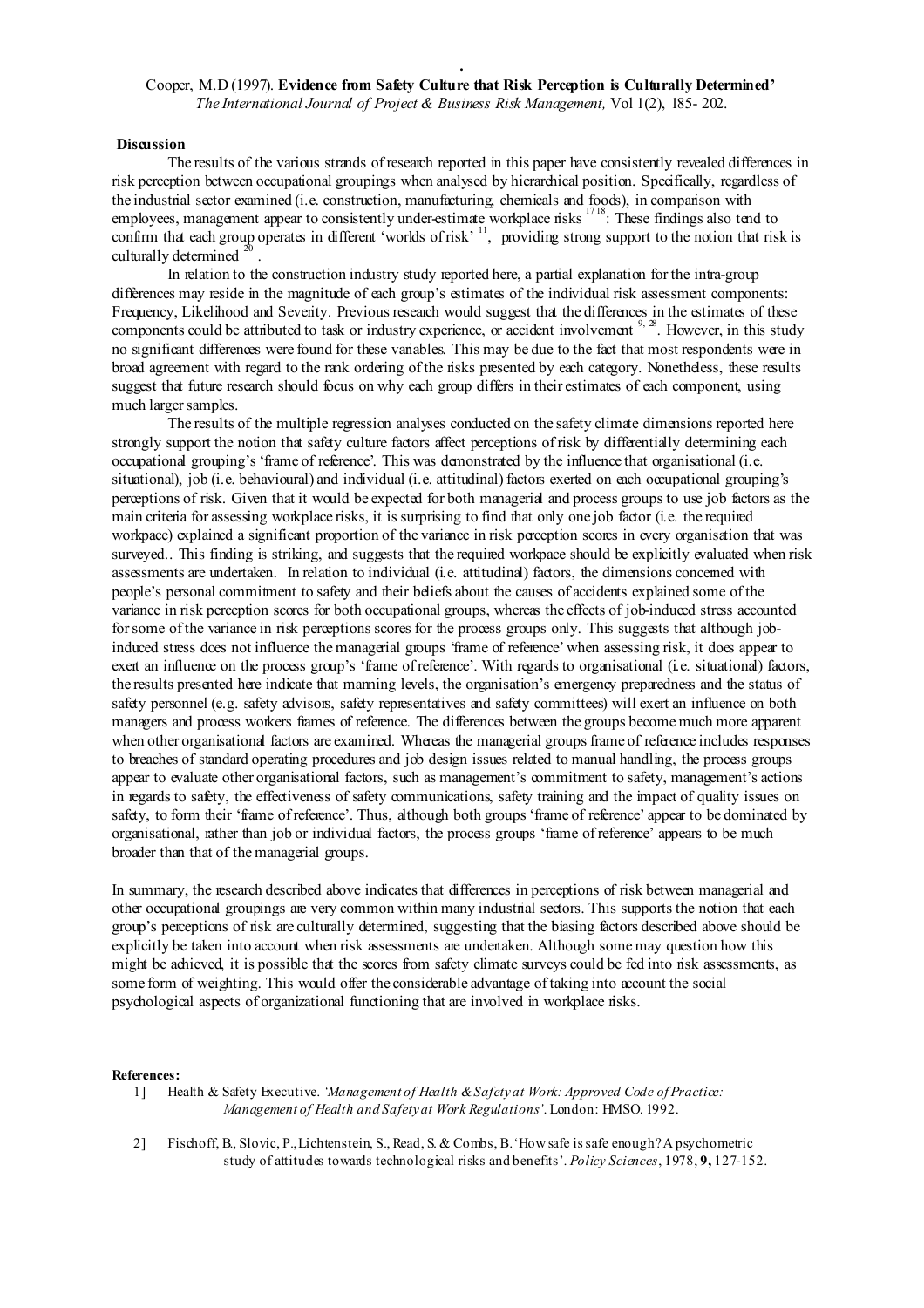- . Cooper, M.D (1997). Evidence from Safety Culture that Risk Perception is Culturally Determined' *The International Journal of Project & Business Risk Management,* Vol 1(2), 185- 202.
- 3] Slovic, P.,Fischoff, B., & Lichtenstein, S. 'Accident probabilities and seat belt usage: A psychological perspective'. *Accident Analysis and Prevention*, 1978, 10, 281-285.
- 4] Dejoy, D.M.Attributional processes and hazard control management in industry. *Jnl of SafetyResearch*, 1985, 16, 61-71.
- 5] Rantanen,J. 'Risk assessment and the setting of priorities in occupational health and safety'. *Scandinavian Jnl of Work Environment and Health*, 1981, 7, 84-90.
- 6] Tversky, A.& Kahneman, D. 'Judgement under uncertainty: Heuristics and biases'. *Science,* 1974, 185,1124- 1131.
- 7] Slovic, P.'The psychology ofprotective behaviour'. *Jnl of Safety Research*, 1978, 10, 58-68.
- 8] Harding, C.M. & Eiser,J.R.'Characterising theperceived benefits of some health issues'. *Risk Analysis* , 1984, 4, 131-141.
- 9] Wilson, H.G. Organizational behaviour and safety management in the construction industry. *Construction Management and Economics*, 1989, 7, 303-319.
- 10] Jermier,J.M., Gaines,J. & McIntosh,N.J.'Reactions to physically dangerous work: A conceptual and empirical analysis'. *Jnl of Organizational Behaviour* , 1989, 10, 15-33.
- 11] Mearns, K.,Flin,R., Gordon, R. & Fleming,M. 'Risk perception in offshoreworkers: The role of occupation'. *Proceedings of the Fourth Conferenceon Safety and Well-being at Work* Loughborough University, Nov.1994.
- 12] Rundmo, T.'Risk perception and safety on offshorepetroleum platforms.1. Perception of Risk'. *Safety Science*, 1992a, 15, 39-53.
- 13] Rundmo, T. 'Risk perception and safety on offshore petroleum platforms. 2. Perceived Risk, job stress and accidents'.*Safety Science*, 1992b, 15, 53-68.
- 14] Marek,J.,Tangenes, B. & Hellesoy, O., 'Experience of risk and safety'. *In:O. Hellesoy (Ed.), Work Environment: Stratfjord Field.*Universtetsforlaget, Oslo. 1985.
- 15] Lee, T.R., MacDonald, S.M. & Coote, J.A. 'Perceptions of risk and attitudes to safety at anuclear reprocessing plant'. *Paper presented at the Society for Risk Assessment(Europe) Fourth Conference*, Rome. 1993.
- 16] Rosner, D.,& Markowitz,G. 'Safety and health on the job as a class issue: The Workers Health Bureau in the 1920's'. *Science and Society*, (1984-85). 48, 466-482.
- 17] Ostberg, O.'Risk perception and work behaviour in forestry: Implications for accident prevention policy'. *Accident Analyses and Prevention,* 1980, 12, 189-200.
- 18] Rushworth,A.M.,Best, C.F., Coleman,G.J.,Graveling, R.A., Mason, S.& Simpson, G.C. 'Study of Ergonomic Principles in Accident Prevention and Bunkers'.*Instituteof Occupational Medicine. Report No:TM/86/5,Final Report on CEC Contract No 7247/12/049,IOM, Edinburgh.* 1986.
- 19] Drapkin, L.'The right to refuse hazardous work after 'whirlpool'. *Industrial Relations Law Review*, 1980, 14, 29-60.
- 20] Douglas, M.*RiskAcceptability According to the Social Sciences.* NY:Russell Sage.1985.
- 21] Cooper, M.D& Phillips,R.A. 'Killing two birds with one stone: Achieving quality via totalsafety management'. *TheLeadership &Organisation Development Jnl,*1995, 16(8), 3-9.
- 22] Bandura, A.*'Social Learning Theory'*. EnglewoodCliffs: NJ;Prentice-Hall. (1977)
- 23] Cooper, M.D. & Phillips, R.A.'Validation of a Safety Climate Measure'. *TheBritish Psychological Society, Annual Occupational PsychologyConference. Birmingham Metropole,Jan 3-5.* 1994.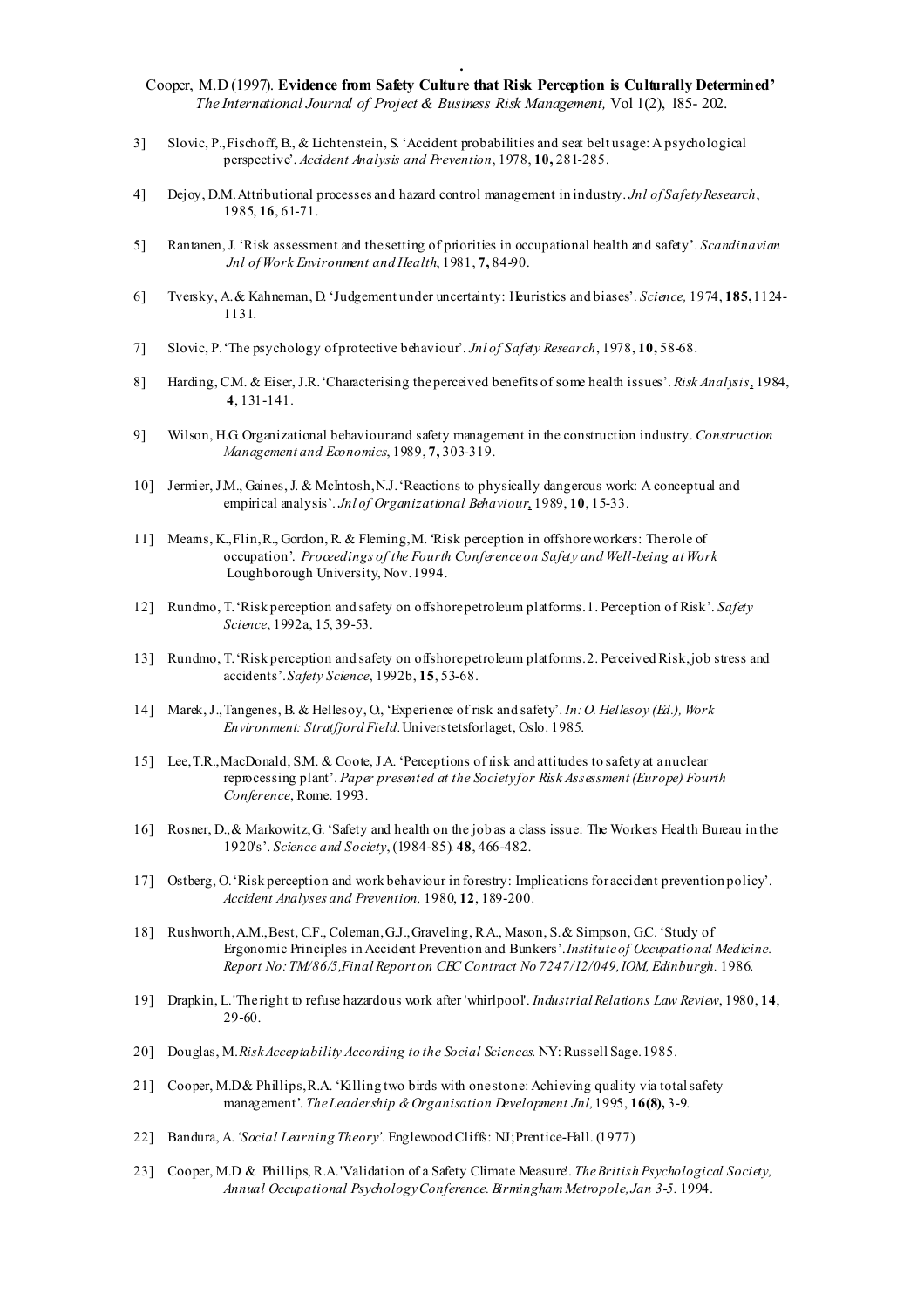- . Cooper, M.D (1997). Evidence from Safety Culture that Risk Perception is Culturally Determined' *The International Journal of Project & Business Risk Management,* Vol 1(2), 185- 202.
- 24] Cooper, M.D. 'The effects of abehavioural safety initiative on a polymer plant's safety climate'. A*pplied Behavioural Sciences Ltd.* Hull, 1996.
- 25] Duff, A.R., Robertson, I.T., Cooper, M.D. & Phillips, R.A. 'Improving Safety on Construction Sites by Changing Personnel Behaviour.' *H.M.S.O. Report Series CRR 51/93: HMSO, London* . 1993. ISBN011 882 1482.
- 26] Health & Safety Executive *'Blackspot Construction'*. London: HMSO. 1988.
- 27] Bass, B.M.,Cascio, W.F. & O'Connor,E.J. Magnitude estimations of expressions of frequency and amount. *Jnl of Applied Psychology*, 1974, 59, 313-320.
- 28] Saari,J.,Tech,D., & Lathela,J.'Work conditions and accidents in three industries'.*Scandinavian Jnl of Work and Environmental Health,* 1981, 7, 97-105.
- 29] Slovic, P.,Fischoff, B., & Lichtenstein, S. 'PerceivedRisk'.*In:R.C. Schwing and W.A.Albers(eds). Societal RiskAssessment:How safe is safe enough.* NY:Plenum. 1982.
- 30] Rousseau, D.M. 'The construction of climate in organizational research'. *In:C.L. Cooper &I.T. Robertson (eds), International Review of Industrial and Organizational Psychology,*(1988) Vol 3. pp 139- 158.
- 31] James, L. 'Aggregation biasin estimates of perceptual measures'. *Jnl of Applied Psychology*, 1982, 67, 219- 229.
- 32] Joyce, Wm.& Slocum,J.W.,Jnr'Collective climates: Agreement as a basis fordefining aggregate climates in organizations'. *Academy of Management Jnl*, 1984, 27, 721-742.
- 33] James, L.,Joyce,Wm., &Slocum,J.W.,Jnr'Organizations do not cognize'.*Academy of Management Review,* 1988, 13, 129-132.

34] Jackofsky,E.F. &Slocum,J.W., Jnr'A longitudinal study of climates'. *Jnl of Organizational Behavior* , 1988, 9, 319-334.

- 35] Zohar, D. Safety climate in industrial organizations: Theoretical and applied implications.*Jnl of Applied Psychology,*1980, 65(1), 96-102.
- 36] Brown, R.L.& Holmes, H'The use of a factor-analytic procedure for assessing the validity of an employee safety climate model'. *Accident Analysis and Prevention*, 1986, 18, 445-470.
- 37] Dedobbeleer, N. &Beland, F.'A safety climate measure for construction sites'. *Jnl of Safety Research,* 1991, 22, 97-103.
- 38] Cooper, M.D. 'An examination of assigned and participative goal-setting in relation to the improvement of safety on construction sites'.*Phd Thesis, Manchester School of Management, UMIST.* (1992)
- 39] Cooper, M.D., Phillips,R.A., Sutherland, V.J & Makin, P.J.'Reducing Accidents with Goal-setting & Feedback: Afield study'. *Journal of Occupational and Organizational Psychology*, 1994, 67, 219- 240.
- 40] Phillips, R.A., Cooper,M.D., Sutherland, V.J. & Makin, P.J.'A Question of Safety Climate: Measuring perceptions of the working environment'. *Jnl of Health & Safety* , 1993, 9.
- 41] Cooper, M.D. 'Safety climate of a flame proofing chemical process plant' . *Applied Behavioural Sciences Ltd.* Hull, 1994.
- 42] Cooper, M.D. 'The effects of abehavioural safety initiative on a flameproofing chemical plants safety climate. *Applied Behavioural Sciences Ltd.* Hull, 1996.
- 43] Cooper, M.D. 'Safety climate of a polymer plant' *Applied Behavioural Sciences Ltd.* Hull, 1994.